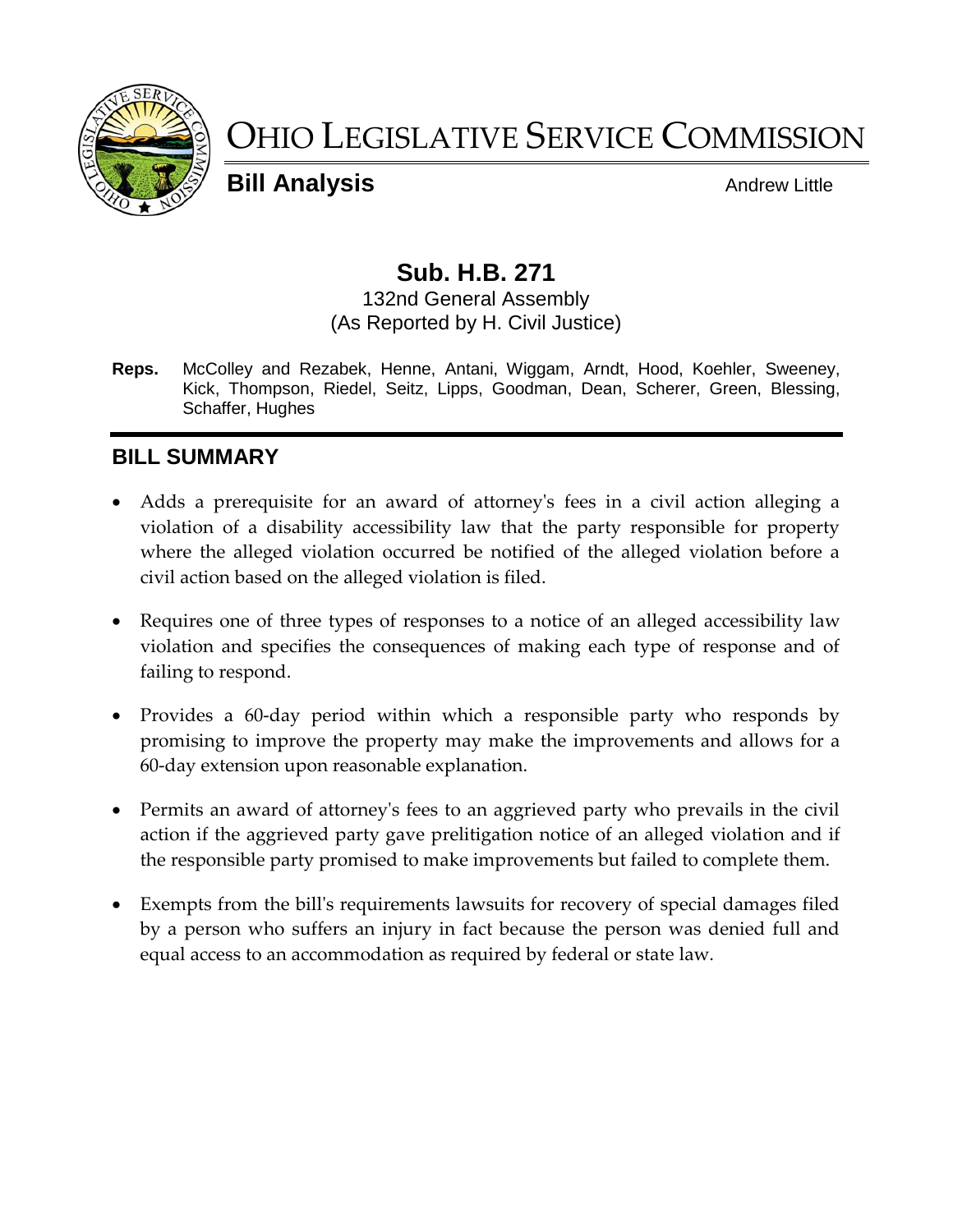### **CONTENT AND OPERATION**

#### **Overview**

The bill permits an alleged aggrieved party claiming a violation of an accessibility law to notify the owner, agent, or other responsible party of the property (responsible party) of the alleged violation before filing a civil action. A decision by an alleged aggrieved party to file a civil action without serving notice affects the party's ability to recover attorney's fees (see "**Damages and attorney's fees**," below).

An "accessibility law" is either of the following:

- The provision in the Ohio Civil Rights Law that declares it to be an unlawful discriminatory practice for a person in control of a place of public accommodation, except for limited reasons, to deny a person with a disability the full enjoyment of the place of public accommodation;
- Any federal law that ensures accessibility for a person with a disability to services, programs, places of public accommodation, public conveyance and modes of transportation, streets, highways, sidewalks, walkways, buildings, medical facilities, and other public places.

Ohio laws relating to housing discrimination are not "accessibility laws" under the bill. 1

A "disability" is a physical or mental impairment that substantially limits one or more major life activities, including the caring for one's self, walking, and seeing. The term includes having a record of a physical or mental impairment and being regarded as having a physical or mental impairment.<sup>2</sup>

#### **Service and contents of notice**

An alleged aggrieved party who elects to serve notice to the responsible party must do so by personal service, in accordance with applicable state or federal laws, or by certified mail. The notice must identify the alleged accessibility law violation occurring on the property.<sup>3</sup> The bill provides a model for the notice (see "**Notice form**," below).

<sup>&</sup>lt;sup>1</sup> R.C. 4112.16(F)(1); R.C. 4112.02(G) and (H), not in the bill.

 $2$  R.C. 4112.01(A)(13), not in the bill.

 $3$  R.C. 4112.16(A).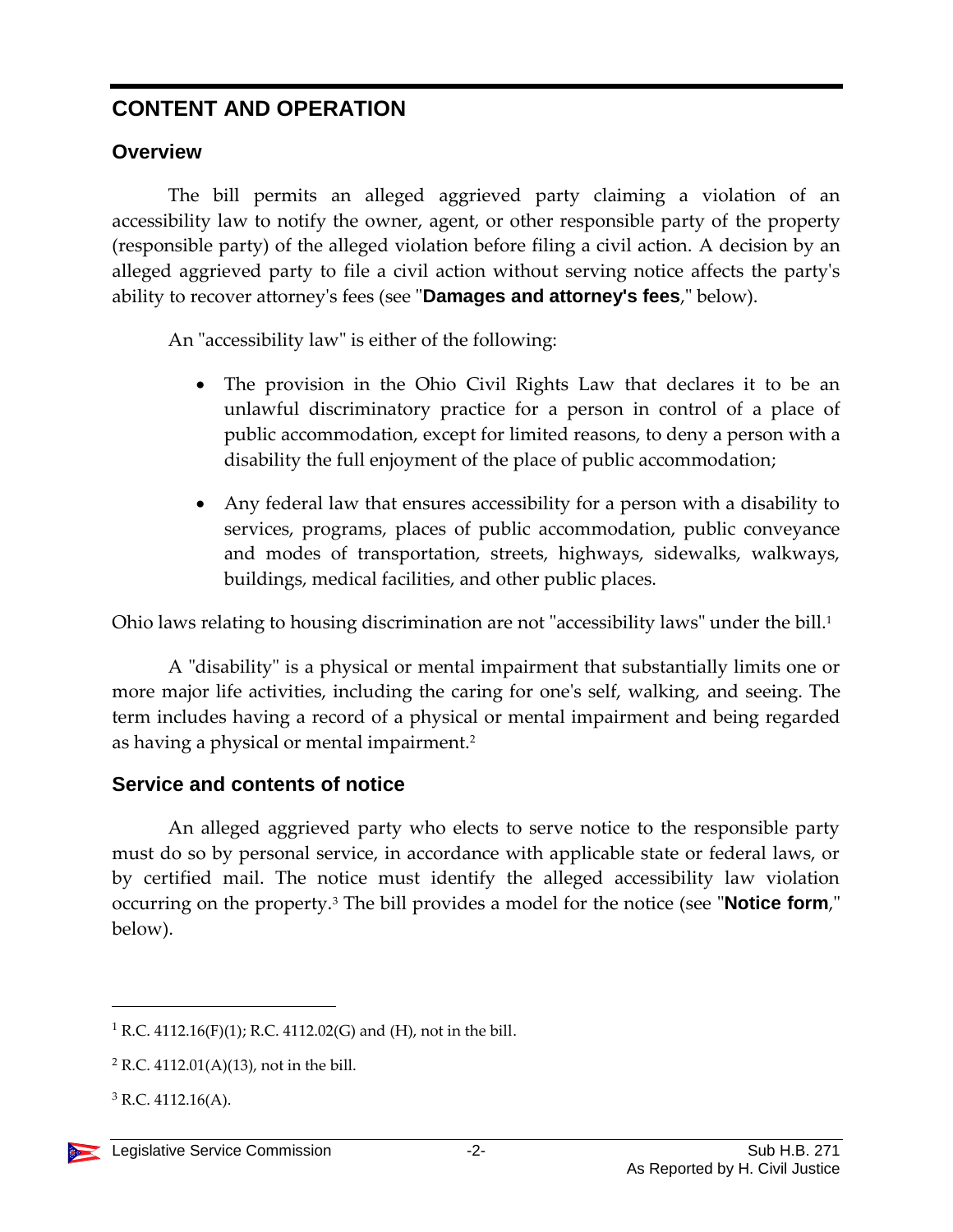#### **Response to notice**

A person who receives the notice must respond to the alleged aggrieved party by personal service or certified mail within 15 business days after the notice is served or sent. The response must do one of the following:

(1) Expressly state that improvements will be made to bring the property into compliance with applicable accessibility laws. If the responsible party makes the improvements within the 60-day period or provides a reasonable explanation as to why the improvements are not completed, such a response may not be considered an admission of guilt and is inadmissible as evidence in any future actions based on the same facts filed against the respondent.

(2) Challenge the validity of the alleged violation;

(3) State that the alleged violations identified by the alleged aggrieved party have been corrected to comply with applicable accessibility laws. The responsible party must attach evidence to the response that verifies those improvements.<sup>4</sup>

#### **Filing of action**

An alleged aggrieved party who serves notice may not file a civil action until one of the following occurs (see **COMMENT**):

(1) If the response states that improvements will be made to bring the property into compliance with applicable accessibility laws, the responsible party fails to make the improvements or bring the property into compliance with accessibility laws within 60 days and, in the opinion of the alleged aggrieved party, fails to provide a reasonable explanation for the failure;

(2) The response challenges the validity of the alleged violation;

(3) The response states that the alleged violation has been corrected but the alleged aggrieved party reasonably believes that the alleged violation continues to exist;

(4) The responsible party fails to respond to the notice within 15 business days.<sup>5</sup>

 $4$  R.C. 4112.16(C), (D)(1)(b), and (F)(2).

 $5 R.C. 4112.16(A)$  and  $(D)(2)(a)$ .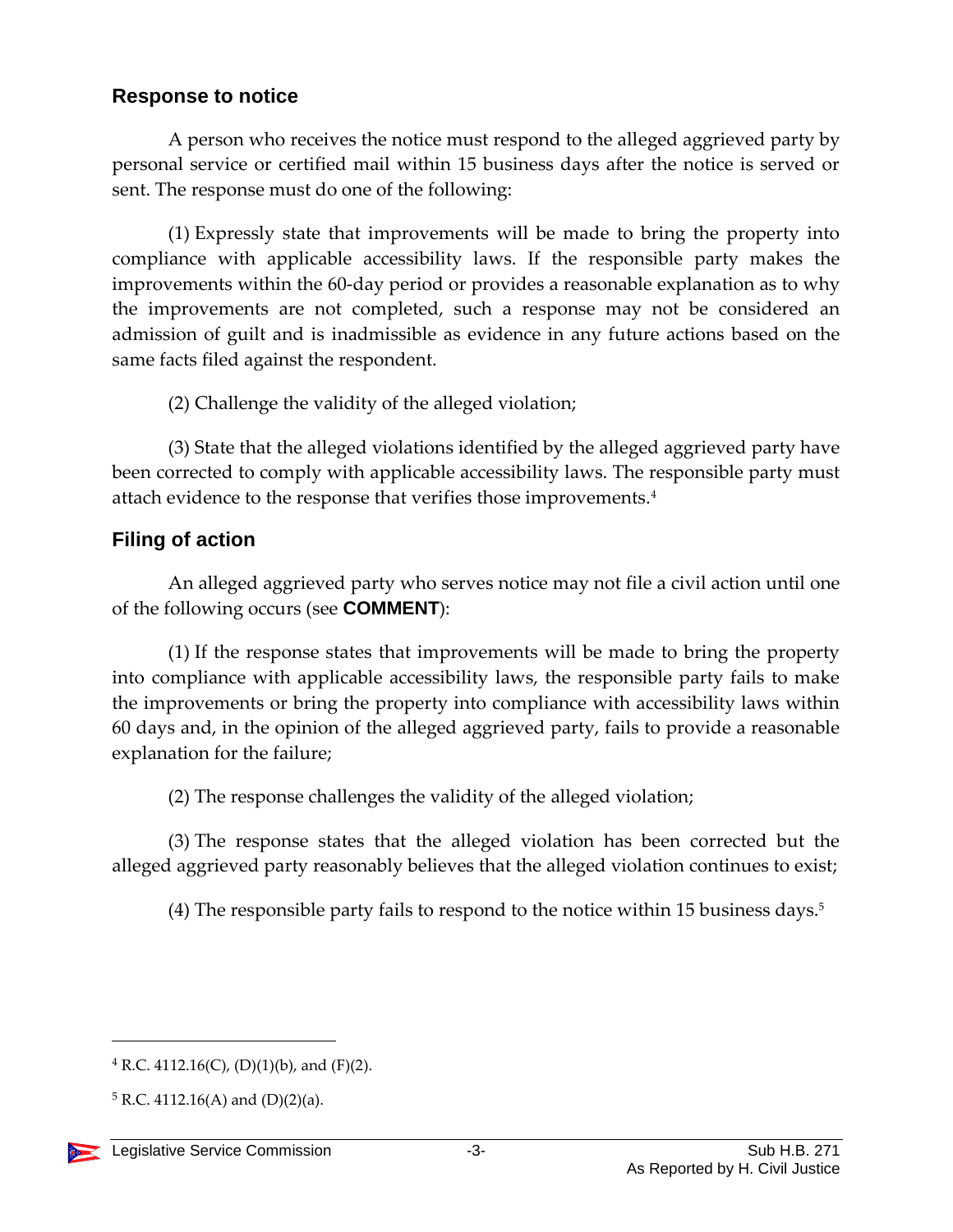#### **Opportunity to correct violation**

Under the bill, a responsible party who states that improvements will be made to bring the property into compliance with applicable accessibility laws has 60 days to remedy the alleged violation. The 60-day period begins on the date the alleged aggrieved party receives the response. The responsible party may extend the time for compliance, up to an additional 60 days, upon providing a reasonable explanation as to why the improvement requires more than 60 days to complete. Reasonable explanations include demonstrated need for delay, such as construction and permitting related issues. If the responsible party fails to make the necessary improvements within the 60 day period and, in the opinion of the alleged aggrieved party, fails to provide a reasonable explanation as to why the improvements were not completed, the alleged aggrieved party may file a civil action for the accessibility law violation against the responsible party.<sup>6</sup>

#### **Damages and attorney's fees**

If an alleged aggrieved party files a civil action alleging violation of an accessibility law without serving the required prelitigation notice,<sup>7</sup> the alleged aggrieved party (now the plaintiff) generally is not entitled to attorney's fees upon winning the case. The plaintiff may receive attorney's fees, however, if the trial court determines that attorney's fees are appropriate due to the nature of the violation, including its willfulness, duration, or severity.

If the plaintiff wins in a civil action filed after giving notice, the plaintiff is normally entitled to reasonable attorney's fees in addition to any other available remedies if the responsible party fails to make the improvements within the 60-day period or to provide a reasonable explanation for the delay. However, the plaintiff is not entitled to attorney's fees if: (1) the plaintiff filed the action before the expiration of an extension period invoked by the responsible party, (2) the court determines that the responsible party's explanation as to the necessity of the extension was reasonable, and (3) the defendant makes the improvements to bring the property into compliance with applicable accessibility laws during the period of extension. 8

 $6$  R.C. 4112.16(D)(1)(a) and (2)(a).

<sup>&</sup>lt;sup>7</sup> In the Ohio Civil Rights Law, a complainant who is not an aggrieved person can commence a civil action on behalf of the aggrieved person (R.C. 4112.05(B)(1), 4112.051(A)(2), 4112.052, and 4112.06, not in the bill).

 $8$  R.C. 4112.16(A) and (D)(2)(b).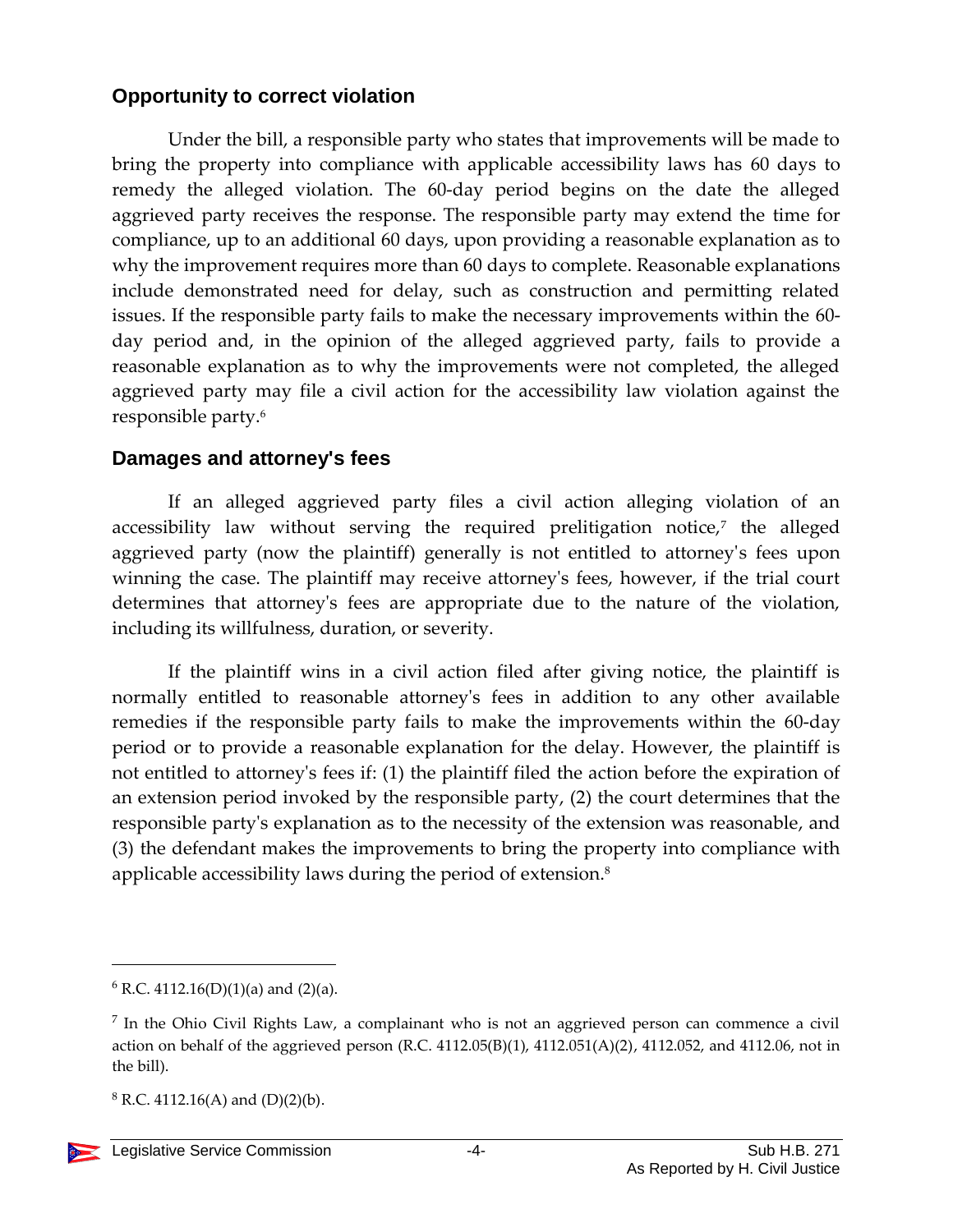The plaintiff may not receive any damages or attorney's fees for any action arising out of the same or similar facts that served as a basis for the alleged violation if the responsible party who receives prelitigation notice of a violation does either of the following:

- Makes improvements to bring the property into compliance with the applicable accessibility laws within the statutory 60-day period and provides evidence to the plaintiff that the improvements were made;
- Demonstrates to the court's satisfaction that the explanation given for the necessity of an extension was reasonable.

The plaintiff may receive damages and attorney's fees for actions arising out of a recurrence of the same or similar alleged accessibility law violation if it is determined that the responsible party failed to maintain accessibility following the initial improvements.<sup>9</sup>

#### **Applicability**

The bill does not limit actions for recovery of special damages filed by any person who suffers an injury in fact because the person was denied full and equal access to an accommodation as required by federal or state law. The bill does not apply to charges filed with the Ohio Civil Rights Commission or deferred to the Commission under federal law. It also does not preclude the Commission from investigating charges of discrimination against a place of public accommodation. $^{\rm 10}$ 

#### **Notice form**

The notice described in the bill must be in substantially the following form or furnish similar information:

> THIS LETTER IS TO INFORM YOU THAT THE PROPERTY LOCATED AT (address of property), FOR WHICH YOU ARE THE PROPERTY OWNER, AGENT, OR OTHER RESPONSIBLE PARTY, MAY BE IN VIOLATION OF FEDERAL AND/OR STATE ACCESSIBILITY LAWS AND CAUSED HARM TO (name of alleged aggrieved party).

> SPECIFICALLY, THE POSSIBLE VIOLATION(S) HAS/HAVE BEEN IDENTIFIED AS FOLLOWS:

 $10$  R.C. 4112.16(E).



 $9$  R.C. 4112.16(D)(2)(c).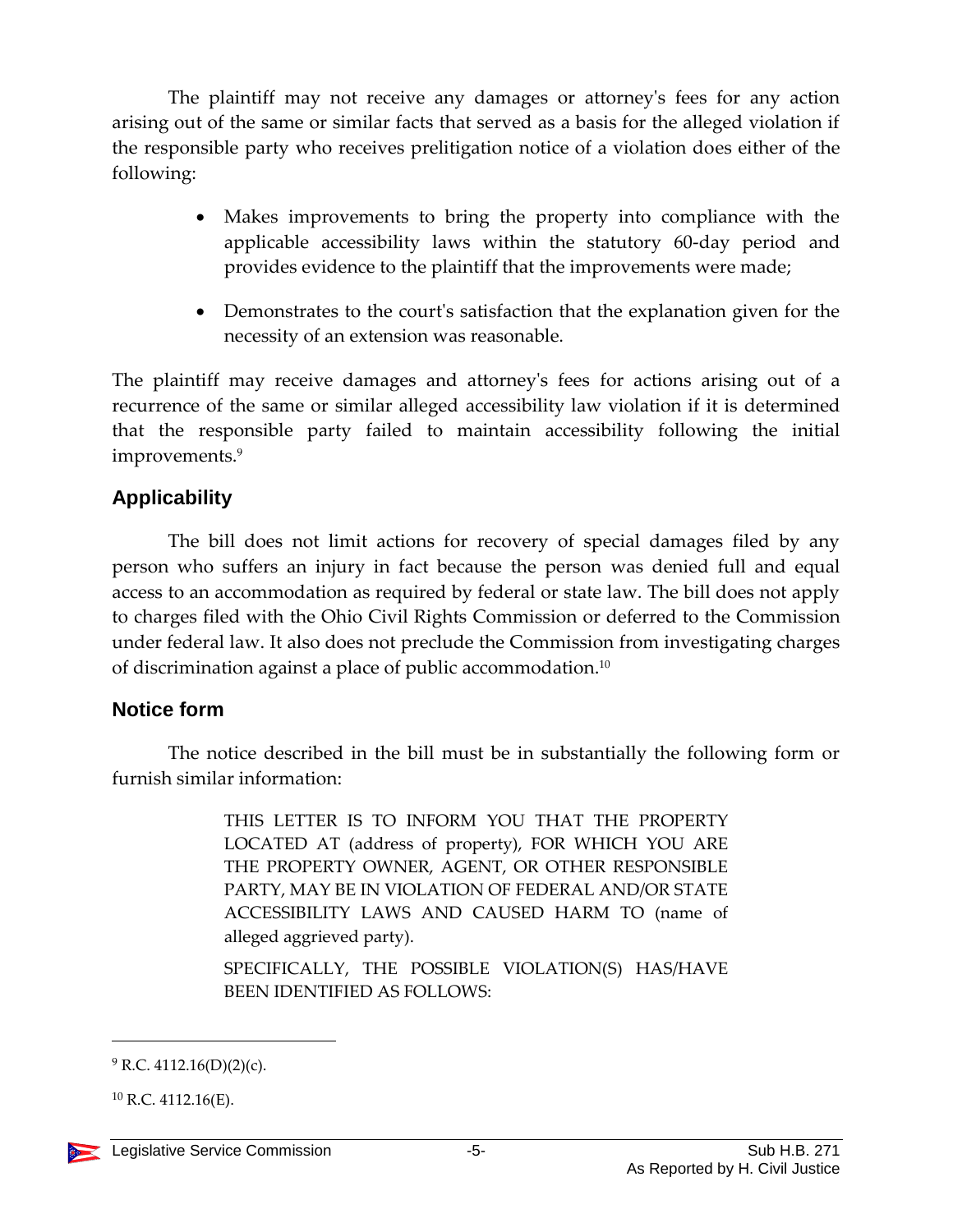(Notice must identify the specific facts that constitute the alleged violation, including the approximate date on which the alleged violation occurred or was observed and identification of the location of the alleged violation with sufficient detail, so that the location can be identified by the property owner, agent, or other responsible party.)

YOU HAVE 15 BUSINESS DAYS TO RESPOND TO THIS NOTICE BY PERSONAL SERVICE OR CERTIFIED MAIL. YOUR RESPONSE MUST BE ADDRESSED TO (address where personal service may be received or certified mail may be sent). OHIO LAW ALLOWS YOU TO RESPOND IN ONE OF THREE WAYS:

(1) YOU MAY EXPRESSLY STATE THAT IMPROVEMENTS WILL BE MADE TO BRING THE PROPERTY INTO COMPLIANCE WITH APPLICABLE ACCESSIBILITY LAWS. IF YOU RESPOND IN THIS MANNER, YOU HAVE A MAXIMUM OF 60 DAYS TO COMPLETE THESE IMPROVEMENTS. THE 60- DAY PERIOD SHALL BEGIN ON THE DATE YOUR RESPONSE TO THIS NOTICE IS RECEIVED AT THE ADDRESS GIVEN ABOVE. IF THE IMPROVEMENTS NECESSARY TO BRING THE PROPERTY INTO COMPLIANCE WITH THE APPLICABLE ACCESSIBILITY LAWS ARE NOT COMPLETED WITHIN THE 60-DAY PERIOD, THE ALLEGED AGGRIEVED PARTY MAY BRING A LAWSUIT AGAINST YOU. YOU MAY EXTEND THE 60-DAY PERIOD ONLY IF YOU PROVIDE A REASONABLE EXPLANATION AS TO WHY IMPROVEMENTS CANNOT BE MADE WITHIN 60 DAYS. REASONABLE EXPLANATIONS INCLUDE DEMONSTRATED NEED FOR DELAY, SUCH AS CONSTRUCTION AND PERMITTING RELATED ISSUES.

(2) YOU MAY CHALLENGE THE VALIDITY OF THE ALLEGED VIOLATIONS. IF YOU RESPOND IN THIS MANNER, THE ALLEGED AGGRIEVED PARTY MAY BRING A LAWSUIT AGAINST YOU IMMEDIATELY.

(3) IF THE VIOLATIONS LISTED ABOVE ARE THE SAME AS OR SIMILAR TO PREVIOUS VIOLATIONS THAT YOU BELIEVE HAVE BEEN CORRECTED, YOU MAY RESPOND BY STATING THAT THE NECESSARY IMPROVEMENTS HAVE BEEN MADE TO BRING THE PROPERTY INTO COMPLIANCE WITH THE APPLICABLE ACCESSIBILITY LAWS. YOU MUST ALSO ATTACH EVIDENCE THAT VERIFIES THOSE IMPROVEMENTS.